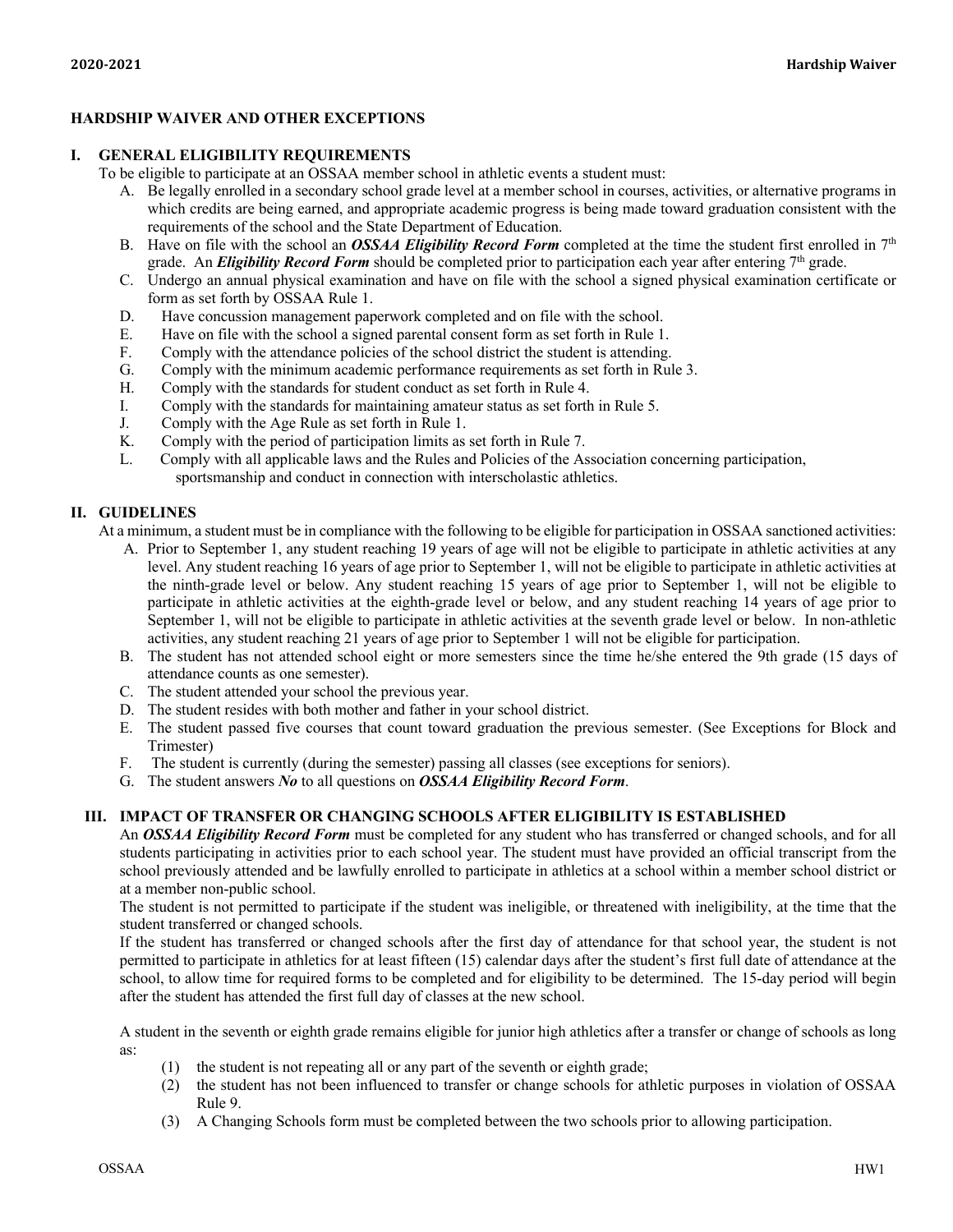After completing the eighth grade, a student may transfer or change schools and establish athletic eligibility for grades nine through twelve when the student first participates in interscholastic athletics at the ninth grade level or above. The student is not eligible if the student has been influenced to transfer or change schools for athletic purposes in violation of OSSAA Rule 9. The student's eligibility for grades nine through twelve may also be affected if the student repeated all or any part of the seventh or eighth grade, so the receiving school must review the student's records and determine if those records disclose any repeat period.

A student who transfers or changes schools in grades nine through twelve after establishing athletic eligibility by first participation is ineligible to participate in varsity athletics during the student's first full year of attendance unless the student has obtained a waiver to allow for participation or meets other criteria for immediate eligibility as provided further in the OSSAA Rules.

If a new student falls under one of the following categories, you should check further into that student's eligibility:

- A. Is living with someone other than who they lived with last year (Even if new person is a parent)
- B. Entered your school after the semester had officially begun
- C. Another residence is being maintained in a separate school district or designated geographic area.
- D. Answers yes to questions(s) on the *OSSAA Eligibility Record Form*.

### **IV. APPLICATION FOR EXCEPTION FROM INELIGIBILITY DUE TO UNAVOIDABLE HARDSHIP OR OTHER CIRCUMSTANCES**

As a part of the overall effort to preserve equitable participation opportunities, prevent the recruitment of students based on athletic skill or experience, protect students from exploitation, and discourage overemphasis on athletics to the detriment of other important educational programs, the membership of the Oklahoma Secondary School Activities Association (OSSAA) has established certain rules governing eligibility. OSSAA Rule 8 provides that a student who establishes athletic eligibility for grades nine through twelve at one secondary school and then transfers or changes schools is ineligible for varsity athletics for a full year from the date of the student's first attendance at the new school.

Rule 8 also provides for a one-year period of ineligibility when:

- (a) a student has established eligibility for grades nine through twelve where the student's family is residing, and the student's family moves away from the area, and the student chooses to change to a school outside the public school district or designated geographic area in which the student's family is residing;
- (b) a student moving from out-of-state after having participated in grade nine or above chooses to attend a member school outside the public school district or designated geographic area in which the student's family is residing. Other OSSAA rules also limit the number of years of participation and provide for age limits for the participant.

OSSAA recognizes however, that some students are compelled to transfer schools or to choose a particular school at which they are ineligible under Rule 8 because of hardships beyond the control of the student or the student's parents or guardian. OSSAA also recognizes that some students are prevented from completing grades at the expected age due to injury, illness or other circumstance beyond their control. OSSAA therefore provides for the granting of exceptions that would allow a student who would otherwise be ineligible to participate without delay if the student can be shown to meet certain criteria.

In some instances, imposing a period of ineligibility would not serve the purposes for which the general rule was created. A foreign student enrolling in a member school under a recognized international student exchange program generally will be attending the school only for one year, so allowing participation for that period would be consistent with the educational objectives of OSSAA's member schools and the exchange programs. In addition, there may be instances in which non-varsity participation opportunities are available at the school receiving the new student, and allowing non-varsity participation similarly would not raise a threat of competitive inequities or exploitation. Exceptions allowing participation therefore may also be recognized in these circumstances provided there is no evidence that the student was influenced to transfer schools for athletic purposes.

By submitting an application for exception or waiver, the school and the student on whose behalf the application is submitted, and the parents, current custodial parent, or court appointed guardian with legal custody of the student, acknowledge and agree that the application shall be reviewed and evaluated by the OSSAA's Executive Director and staff, that the Executive Director or staff designee is authorized to conduct any further investigation or to request any supplementation of the application or supporting materials deemed necessary to the evaluation of the application, that the application shall be evaluated using the criteria set forth in this manual, and that the determination of the Executive Director shall be transmitted, in writing, to the principal or administrative head of the school submitting the application.

OSSAA forms for applying for an exception or waiver are located on the OSSAA website under the eligibility link. Before completing this application, the person or persons completing the form must identify the criteria that would support granting a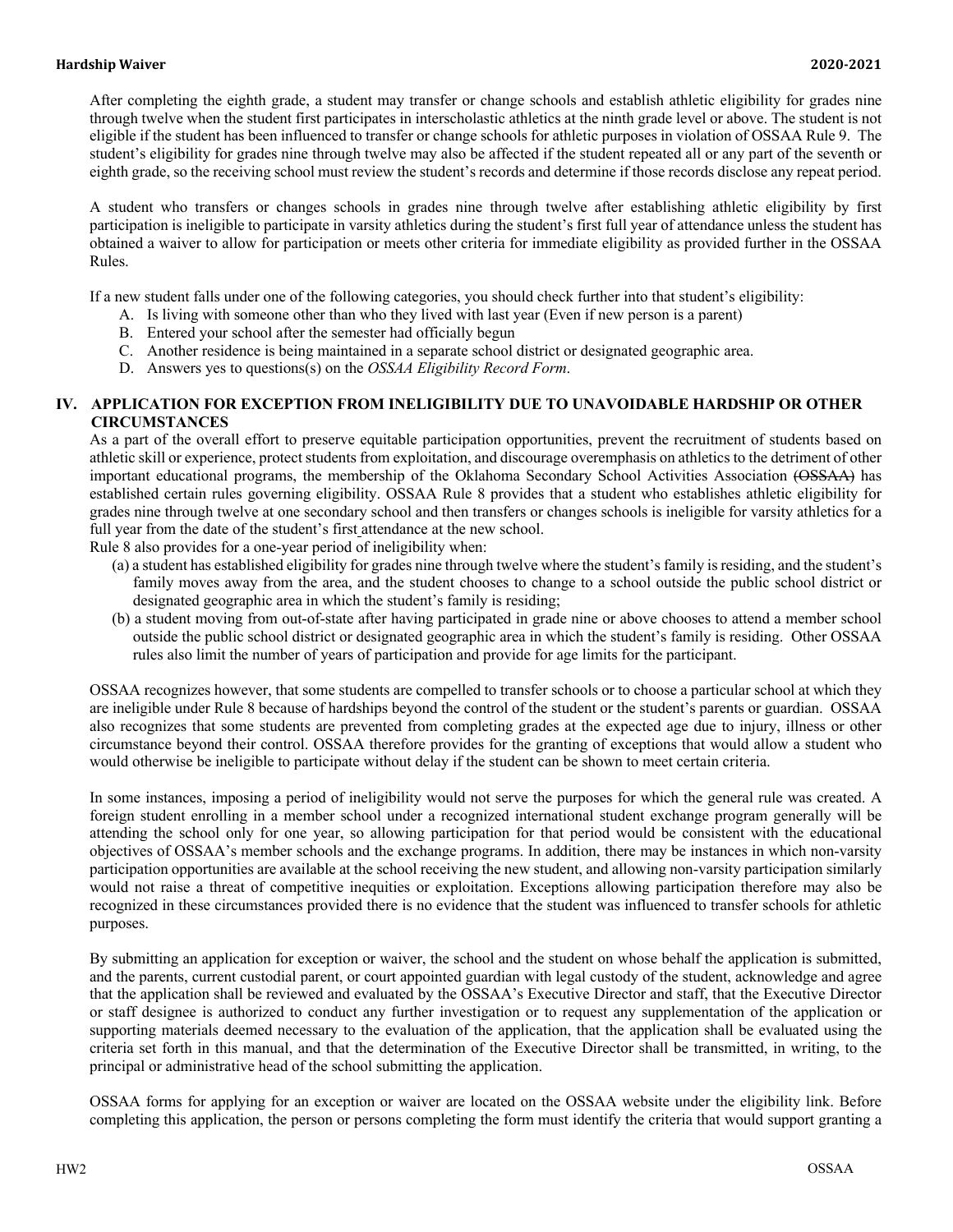waiver. Documentation demonstrating how or why the student's circumstances fall within those criteria must be gathered and submitted with the application.

Hardship waiver requests that have been denied by OSSAA Staff can be appealed to the intermediate appeals panel, as provided in OSSAA Rule 20, section 3. An appeal denied by the intermediate appeals panel may be appealed to OSSAA's Board of Directors at their next regularly scheduled Board Meeting. A \$100.00 fee to cover administrative costs of an appeal to OSSAA's Board of Directors must be received by school check, cashier's check, or money order no less than 3 business days prior to the Board meeting. If monies are not received 3 business days prior to the meeting, the appeal will not be put on the Board agenda.

### **V. INSTRUCTIONS FOR FILING HARDSHIP EXCEPTION FORMS**

Forms for a Hardship Waiver Application can be found on the eligibility link at OSSAA.com, under the link *FORMS FOR FILING A WAIVER REQUEST.*

- A. Make certain you have current forms and destroy all other hardship forms.
- B. Duplicate the current blank forms as needed.
- C. Complete the appropriate *Hardship Eligibility Clarification Request Form* and the *Eligibility Record form* in the student's presence, and preferably in the presence of the student's parents, or custodial parent or court-appointed guardian with legal custody of the student, so that the information provided is correct.
- D. Determine if the student meets any of the hardship criteria before submitting the request.
- E. For a student who is changing or has changed schools after establishing eligibility for grades nine through twelve:
	- 1. **Wait** until the student is a legal student enrolled in your school before applying.
	- 2. The *Eligibility Record Form* shall be completed upon enrollment;
	- 3. Contact the school last attended and send that school the *Transfer Athletic Eligibility Information Form* to be completed and returned on the student;
	- 4. The Request for Hardship Eligibility Clarification must be accompanied by the *Eligibility Record* and the *Transfer Athletic Eligibility Information Form*, together with copies of all material relied upon in support of the request.
- F. Allow a minimum of a15-day period for a decision on the request.

### **VI. HARDSHIP EXCEPTION OR WAIVER CONSIDERATION CRITERIA**

- A. Before submitting a Hardship Eligibility Clarification Request Form, the submitting school shall consider and determine whether the change or choice of schools was the result of any of the following occurrences or factors beyond the control of the student. The Request should indicate which of the following criteria are believed to be applicable. A description of the type of documentation and information that must be submitted in support of a request based on those criteria follows each of the stated criteria.
- 1. An unstable home environment in which the physical and/or emotional health of the student is at serious risk. *REQUIRED DOCUMENTATION*

Documentation must be submitted describing the student's situation, prepared and verified by a health or law enforcement professionally familiar with the student's home environment. Broad and vague claims of potential threats are not sufficient. The request must further state the address of the home in question, identify the principal residents at the address, and state the address of the home or residence facility in which the student currently is or will be residing, and identify the principal residents or supervisor at that location.

2. Placement in a different residence by order of court or a supervising government agency.

## *REQUIRED DOCUMENTATION*

A certified copy of the order of the court or supervising government agency directing the removal of the student from the home in question and placing the student in another home or residence facility must be submitted. If the order does not identify the address of the home from which the student was removed, the address of the home or other facility in which the student has been placed, and the names, addresses and telephone numbers of any attorneys involved in the placement, then that information should be supplied in the application or other supporting documentation. A divorce decree, or a separation or temporary custody order, or an order establishing a guardianship, which grants custody to a parent or other person who has moved to or is living in a different residence, will not be sufficient, unless the decree or order includes an express finding by the court or agency that the student's health or safety would be at risk if the student remained in the prior residence, or that placement in a different residence and transfer of schools is necessary in the student's best interests.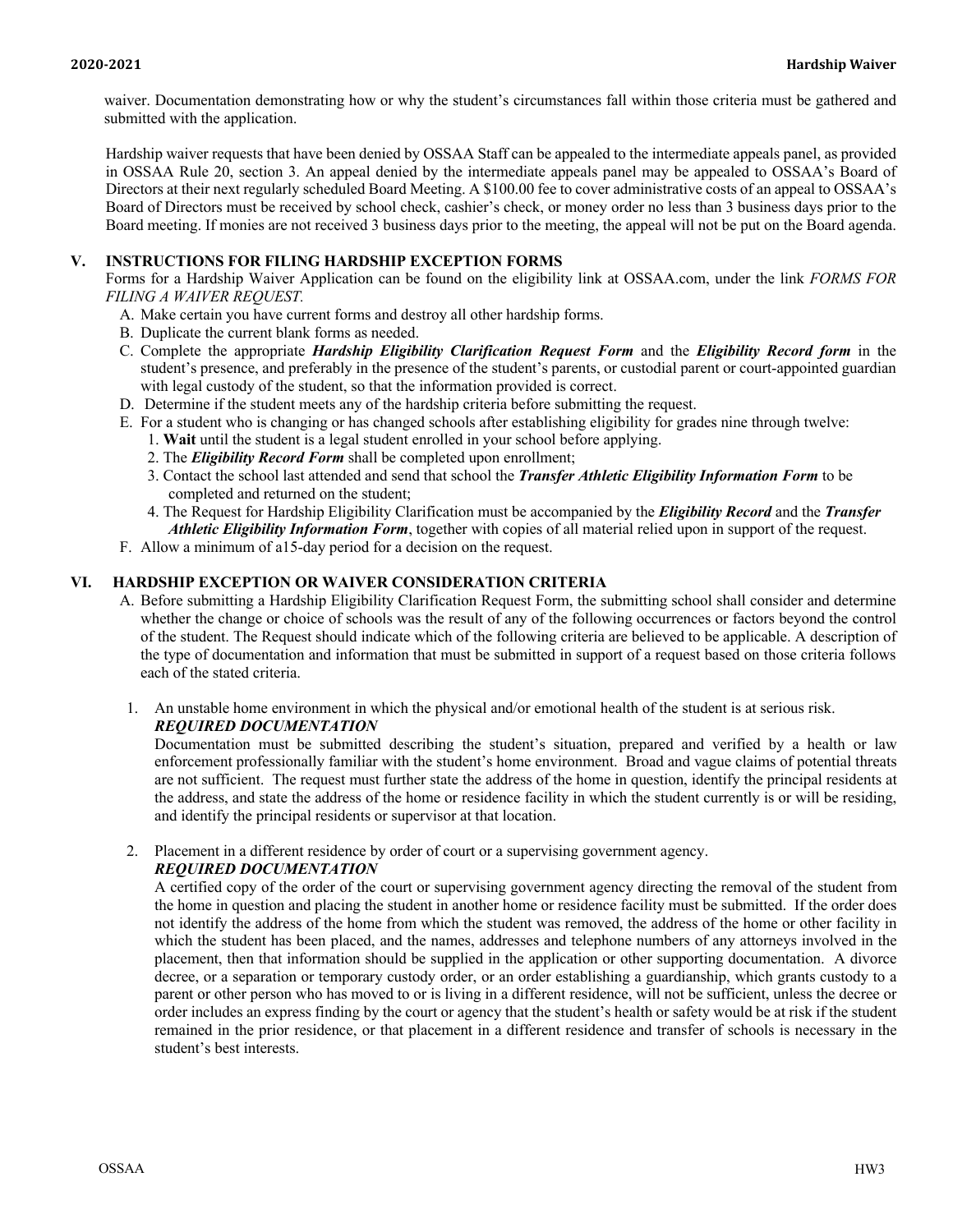#### **Hardship Waiver 2020-2021**

3**.** A sincere desire to continue a course of study, program, or activity in which the student was actively involved in the previous school year and which is no longer available at the school at which eligibility had been established. *REQUIRED DOCUMENTATION*

Documentation must be submitted describing the course of study, program, or activity that would be or has become unavailable, verifying the extent of the student's prior participation in that course of study, program, or activity, and confirming the unavailability of that course of study, program, or activity. A lack of advanced placement or honors classes in a particular subject, or a previous school's inability or refusal to offer courses in a subject area which are more advanced or more specialized than the courses already offered, will not be a basis for approving a waiver or exception.

A waiver will only be approved under this provision if the student has moved to a school located in the same public school district in which the student's previous school is located, or to a school located in a public school district contiguous to that district.

4**.** An annexation, redistricting, or school closing affecting that student.

### *REQUIRED DOCUMENTATION*

Documentation must be submitted identifying the school previously attended, describing the annexation, redistricting or school closing at issue, and verifying how the student was affected.

5. Any other circumstance beyond the control of the student and the student's family which creates an unavoidable hardship for that student.

### *REQUIRED DOCUMENTATION*

Documentation verifying the relevant facts and explaining the impact upon the student in question must be submitted. Consideration will be given only if special circumstances beyond the control of the student and the student's family create an unavoidable hardship. Exceptions will be a rarity.

Examples include, but are not limited to, incidents of bullying or harassment which have been communicated to school personnel, and reasonable efforts by school personnel were made to resolve the issues before the student was compelled to change schools.

B. The Request submitted must describe which of the above criteria apply to the student, explain why those criteria are applicable, and identify material or information submitted in support for applying those criteria. If more than one of the above-referenced criteria are applicable, then the Request should list all of the applicable criteria and all supporting documentation required to support those criteria should be submitted.

A hardship request should NOT be submitted if the Transfer Athletic Eligibility Information Form received from the student's former school, or any other reliable information, indicates that:

- 1. the student was barred from participating or otherwise was ineligible at the time of departure from the prior school, in which case the ineligibility issue at the prior school must be resolved before a request is submitted; if there is a question about whether the student was ineligible at the prior school, then the student's current school may contact the OSSAA;
- 2. the student was encouraged to transfer or select a school in violation of OSSAA Rule 9, in which case the current school must investigate further and be able to provide a written report concerning its investigation when and if a hardship request is submitted;
- 3. the student transferred due to discontentment with coaches or other personnel at the school at which eligibility was already established;
- 4. the student or a parent, or custodial parent or court appointed guardian with legal custody of the student, has knowingly given an incorrect residence address or any other incorrect information that would be relevant to a determination of the request.
- C. If a request is submitted without the records or materials necessary to evaluate whether the identified criteria are met, then the request will be rejected without further review. If a request is submitted with supporting documentation for some, but not all of the criteria that the applicant is attempting to meet, then the application will only be considered on the criteria for which supporting documentation has been submitted.
- D. Hardship waiver requests based solely on a student's parents separating or divorcing will not be considered or approved. When parents separate or divorce after a student's eligibility has been established for grades nine through twelve, the eligibility of the student will be at the school where the student was attending prior to the separation or divorce. A hardship waiver request may be considered if other criteria referenced above are met.

OSSAA recognizes that in some situations after a student has been residing with one parent for an extended period following a separation or divorce and established eligibility for grades nine through twelve while residing with that parent, the student may develop a sincere desire to reside with the other parent which is unrelated to any athletic considerations, and that the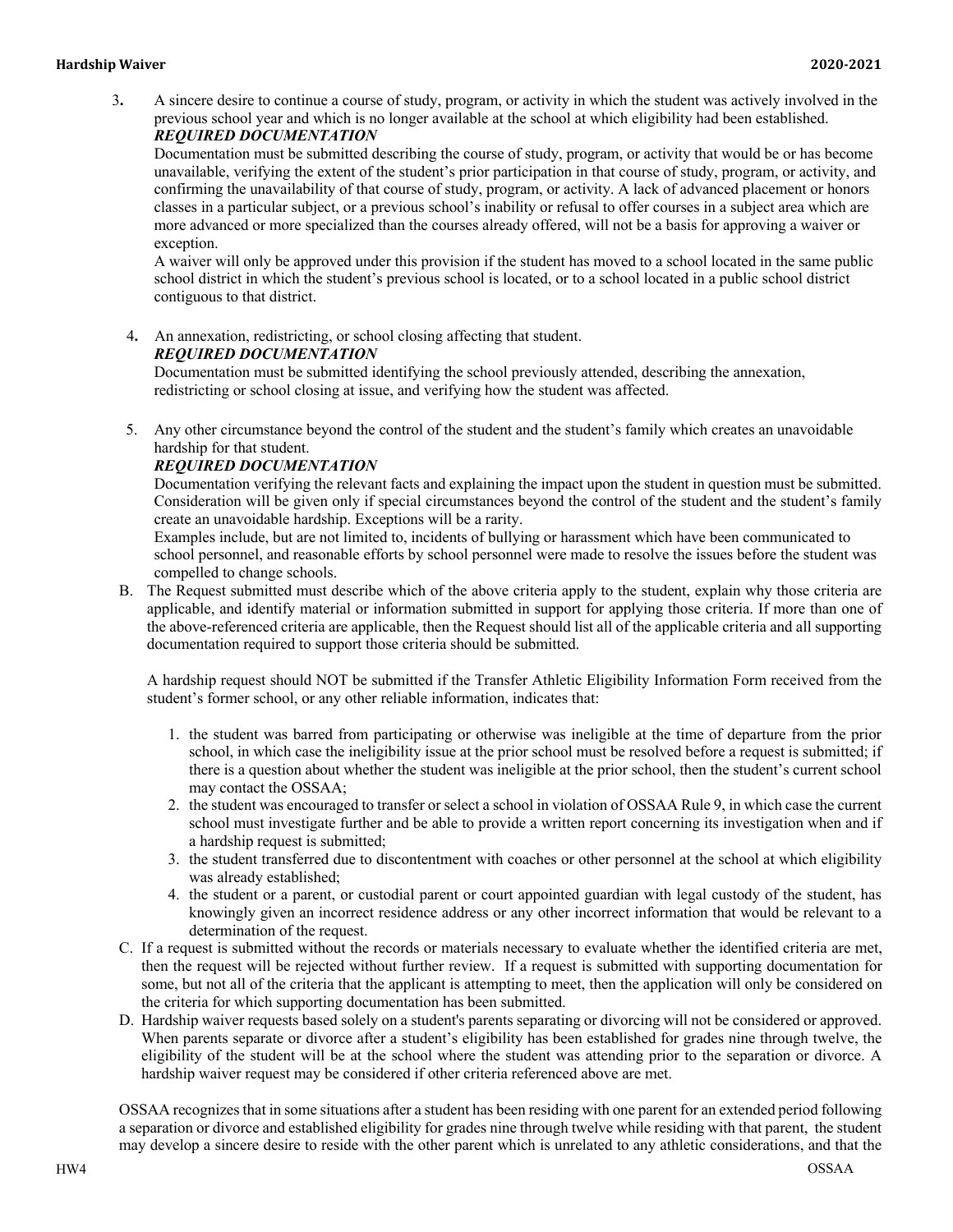other parent may be residing at that time in a different and distant school district which would require the student to change schools in order to reside with the other parent. OSSAA staff may therefore grant a one-time waiver, without further action by OSSAA's Board of Directors, permitting eligibility for a student who, after establishing eligibility based on the residence of one divorced parent, has moved to the other divorced parent's residence in a different and distant school district, provided that:

- (a) the student and each parent have certified in writing that the student is moving for the first time from one parent's residence to the other parent's residence in a different school district, and that the move from one parent to the other is not being made for athletic purposes;
- (b) the student and each parent further acknowledge and agree in writing that any subsequent move back to the original parent's residence and/or a subsequent transfer back to the student's former school will result in the loss of athletic eligibility, unless and until a basis for granting a hardship waiver request under one or more criteria referenced above has been demonstrated.
- (c) the student and each parent have certified in writing an understanding that should a subsequent move back to the other parent occur, the student will no longer be eligible for varsity participation at the current school or the new school.
- E. Exceptions due to hardship will not be considered or approved in the following circumstances:
	- 1. Simple change in guardianship.
	- 2. Discontentment with school in which the student's eligibility has been established.
	- 3. Changing schools to take a course or participate in an activity not offered at the previous school, unless the transfer is necessary for the student to continue a course of study or activity that was discontinued at the previous school.
	- 4. Reinstatement of eligibility of a student after an incorrect address or any other incorrect information was provided in connection with a request.
	- 5. More than one residence is being maintained in circumvention of eligibility rules.

## **VII. ELIGIBILITY OF STUDENTS NOT RESIDING WITH PARENT OR LEGAL GUARDIAN**

A. OSSAA Rule 8 provides that, to be eligible for athletics, a student must be residing with the student's parents, or custodial parent, or court-appointed guardian with legal custody of the student. OSSAA recognizes, however, that due to circumstances beyond their control, some students have been residing for extended periods with adult family members or adult friends of the family who are not a parent or court-appointed guardian, and that, in some instances, the adult family member or adult friend has never been formally appointed as guardian by a court. OSSAA has concluded that an exception allowing athletic eligibility should be recognized in certain circumstances even though the student is not currently residing with a parent or a court-appointed guardian.

When a member school determines that a student wants to participate in interscholastic athletics at the school, and the student is not currently residing with one or both of the student's parents or with a court-appointed guardian with legal custody of the student, but is instead residing with another adult family member or with an adult friend of the family, the school may nevertheless permit the student to participate in athletics at the school if:

- (a) the school verifies that the student has been residing with a responsible adult family member or adult friend of the family for one year or more prior to the student's first attendance at the school;
- (b) the school has verified that the student has been lawfully enrolled at the school, and the *Eligibility Record Form* for the student has been reviewed and signed by the responsible adult with whom the student has been residing;
- (c) the school has confirmed that the student is not residing with another adult family member or adult friend of the family for the purpose of establishing athletic eligibility away from the student's parents or the student's custodial parent, and
- (d) the student otherwise is eligible under all other applicable OSSAA eligibility rules and policies.

If the student has been residing with the other adult family member or adult friend of the family for less than one year, then a request for exception due to hardship or other qualifying circumstance must be submitted and approved before the student may be allowed to participate in varsity athletics. A complete explanation of why the student is not residing with a parent or court-appointed guardian, with appropriate supporting documentation, must be submitted with the request. A student who has been residing with another adult family member or adult friend of the family for less than one year may be permitted to participate in subvarsity or junior high athletics as permitted for that student's grade level, if the *Eligibility Record Form*, the *Transfer Athletic Eligibility Form*, and other appropriate documentation has been completed, and the student otherwise is eligible under all other OSSAA rules and policies.

Once athletic eligibility has been established while the student is residing with another adult family member or an adult friend of the family, that responsible adult is treated as the student's parent or court-appointed guardian for OSSAA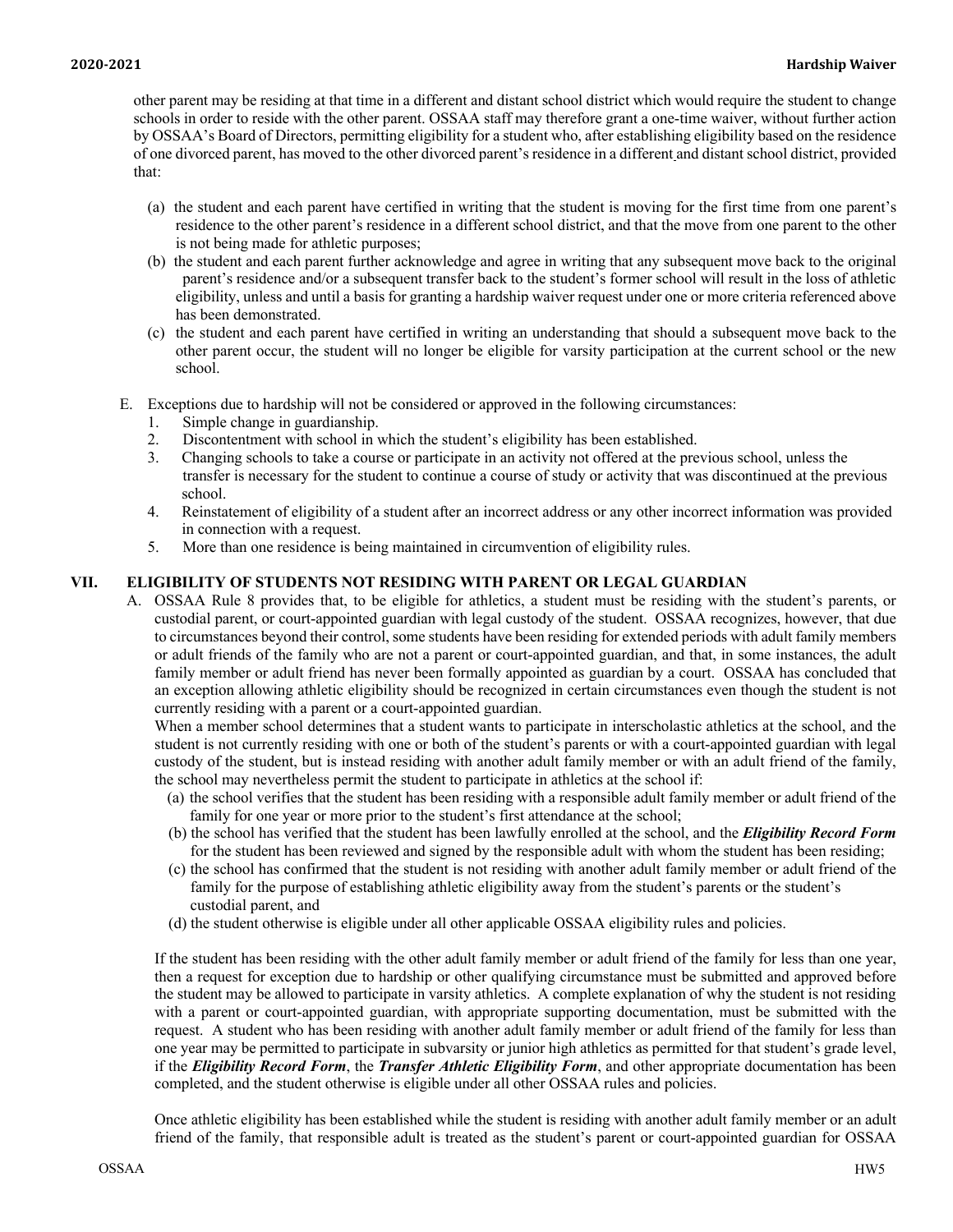eligibility purposes. If the student later moves in with one or both of the student's parents, or with a court-appointed guardian, or with a different family member or family friend, and the student transfers or changes schools, then the student is not eligible immediately for varsity athletics, unless the student applies and receives approval for an exception due to hardship or other qualifying circumstance pursuant to OSSAA Rule 8, section 10.

B. OSSAA additionally recognizes that a high school student who has reached the age of eighteen may choose to reside apart from the responsible adult(s) with whom the student previously had been residing when the student's athletic eligibility was established. Generally, a student in that circumstance is still considered to be eligible at the school or within the public school district at which athletic eligibility was established, even if the student chooses to reside in a different public school district or the designated geographic area for a different non-public member school. If the student then moves to a different school, the student would be required to sit out of varsity athletics for one year from the student's date of first attendance following the change of schools.

If the student in this circumstance can establish that the change of schools was due to an unavoidable hardship beyond the student's control, then an exception allowing immediate varsity athletic eligibility may be requested, consistent with the procedures and criteria stated in the OSSAA Hardship Waiver Manual.

An exception due to hardship will only be permitted if the school can demonstrate that:

- (a) the student is lawfully enrolled at the school, the *Eligibility Record Form* for the student has been reviewed and signed by the student, and the *Transfer Athletic Eligibility Form* and other appropriate documentation has been completed;
- (b) the change of schools was due to an unavoidable hardship beyond the student's control;
- (c) the student has reached the age of eighteen, and is financially independent and residing without any financial assistance from the responsible adults(s) with whom the student previously was residing;
- (d) the student is not residing apart from the responsible adults(s) with whom the student previously was residing for the purpose of establishing athletic eligibility away from the student's previous school;
- (e) the student otherwise is eligible in all other applicable OSSAA eligibility rules and policies.

### **VIII. EXCEPTIONS FOR OVER-AGED STUDENTS**

A. Criteria that may be considered

The circumstances in which a student may be permitted to participate in athletics beyond the age limitations established under Rule 1 are very limited. The same criteria applied to hardship waiver requests made after a transfer of schools do not apply to requests to participate in athletics once a student's age exceeds the limits under Rule 1.

A waiver or exception to Rule 1 age limits is only granted upon proof that the student was delayed from starting school, or was held back from advancing from one grade level to the next, by circumstances beyond the control of the student and the student's parents (or custodial parent or legally appointed guardian). Even if a student qualifies for a waiver or exception to the age limitation, the student may not be permitted to participate in a particular activity if, in view of the student's size and development, the student's participation presents an obvious danger to other participants.

Any application for a waiver or an exception to the age limitations must be accompanied by appropriate and credible documentation detailing the circumstances that prevented the student from beginning school at the expected age or which prevented or significantly delayed the student from advancing academically. Documentation could include testing results, medical records, doctor's reports, counselor's reports, individualized education plans, and school transcripts. Submission of a written summary describing the circumstances that prevented the student from advancing academically, without any adequate supporting documentation, is not sufficient to grant an exception.

Forms for an Overage Hardship Application can be found on the eligibility link at OSSAA.com, under the link *FORMS FOR FILING A WAIVER REQUEST FOR OVERAGE/ADDITONAL SEMESTERS.*

- B. Factors That Will Not Permit Exceptions for Over-Age Participation
	- 1. The student already has participated in a sport in 3 different school years after beginning the seventh grade.
	- 2. The student repeated a grade after beginning the ninth grade, unless that particular failure to make normal academic progress is shown to have been the result of the school's failure to provide or to properly place the student in appropriate special education classes, or to a serious injury or illness, or to difficulties transitioning from a foreign language to instruction primarily in English.
	- 3. If the student's size and development is such that he/she could be an obvious danger to other participants.
	- 4. The student is twenty years of age, or if the student is at the ninth-grade level or below, the student is seventeen years of age.

### **IX. EXCEPTION FOR ADDITIONAL PERIOD OF PARTICIPATION**

A. Criteria That May Be Considered to Permit Additional Periods of Participation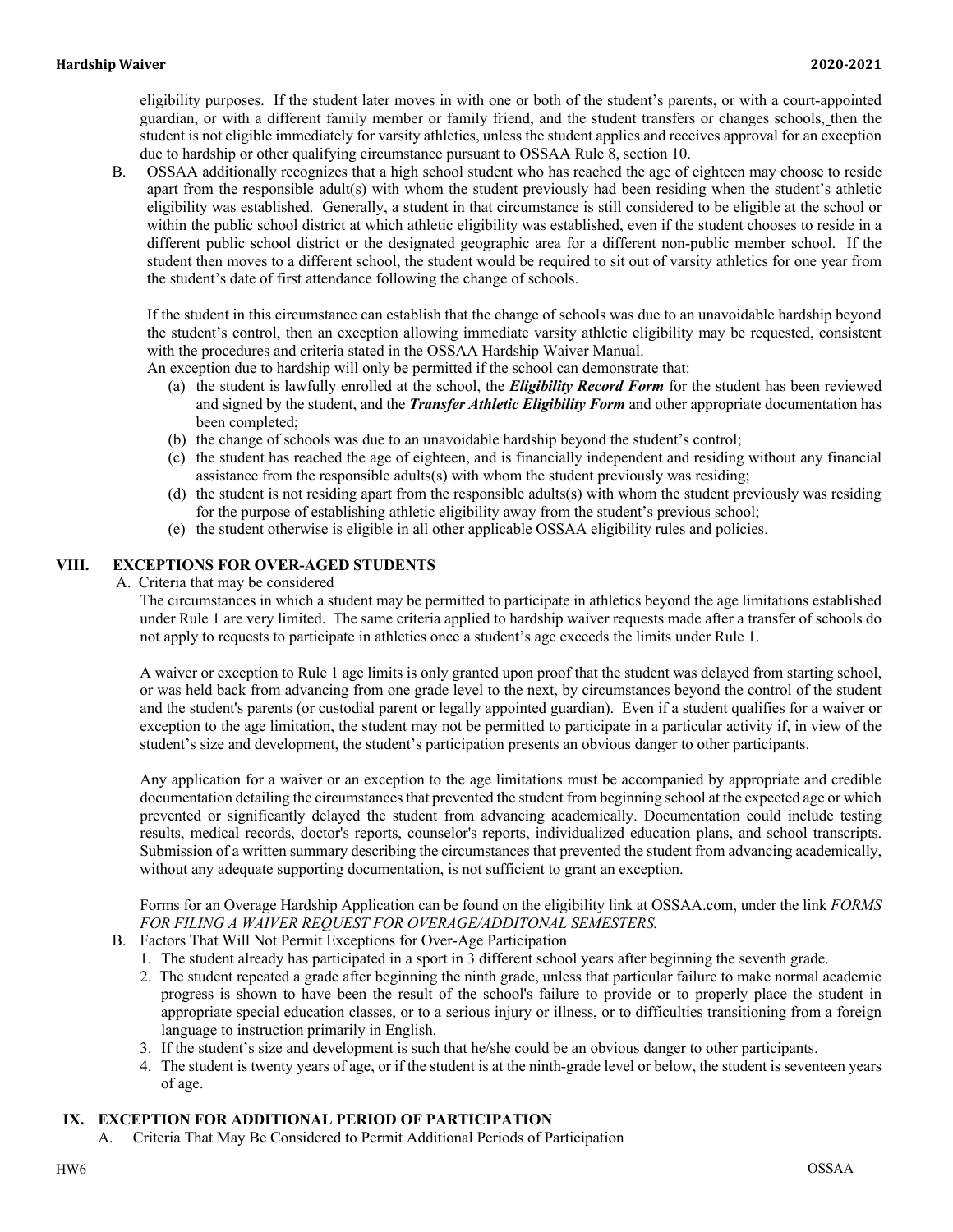The circumstances in which a student may be permitted another semester or year of participation in athletics beyond the periods permitted under Rule 7 are very limited. In particular, OSSAA member schools have concluded that allowing a "medical redshirt" period for a student who is prevented from participating in athletics due to illness or injury, but is able to complete academic work necessary to advance to the next grade level and progress normally toward graduation, is not appropriate and consistent with the objectives of the Association. In addition, the same criteria applied to hardship waiver requests made after a transfer of schools do not apply to requests for an additional semester or year of participation in athletics.

After beginning the seventh grade, a student generally is limited to participating in athletics during that school year and the five school years that follow consecutively after that school year. A student also is limited generally to participating in athletics in the ninth grade or below during three consecutive school years once that student begins attending the seventh grade. After beginning the ninth grade, a student generally is limited to participating in athletics during that school year and the three school years that follow consecutively after that school year. These limitations apply even if the student does not actually participate in athletics during any particular school year or semester.

If a student repeats all or a portion of the seventh or eighth grade and, in compliance with Rule 7, does not participate in athletics during that repeat period, then that repeat period is not counted against the six consecutive school years in which athletic participation is allowed. If a student participates in athletics while repeating all or any portion of the seventh or eighth grades, then that period of participation is counted against the total of three consecutive school years in which a student is permitted to participate in athletics at the ninth grade or below, and against the overall total of six consecutive school years in which athletic participation is allowed.

If a student repeats all or a portion of the ninth grade or a higher grade level, the student may only participate in athletic competition open to students at the ninth grade level and above during that repeat period, and may not participate in athletic activities limited to students in the ninth grade or below. This repeat period is counted against the total of four consecutive years in which a student is permitted to participate in athletic competition open to students in the ninth grade level and above, and against the overall total of six consecutive school years in which athletic participation is allowed. This repeat period is counted toward these totals regardless of whether or not the student participates in athletics during the repeat period.

After the student has begun the ninth grade, an exception allowing a student the opportunity to participate in athletics in an additional semester or school year may only be granted upon sufficient proof that circumstances arose beyond the control of the student and the student's parents (or custodial parent or court-appointed guardian with legal custody of the student), such as a serious and debilitating injury or illness, which prevented the student from completing academic work necessary to advance to the next grade level and make normal progress toward graduation. An injury or illness that merely prevented athletic participation, but did not prevent the student from completing academic work, would not be sufficient to allow an exception.

Applications for this exception must be accompanied by appropriate and credible documentation detailing the circumstances that prevented the student from advancing academically, such as medical records, doctor's reports, counselor's reports, and documentation detailing the student's academic progress and athletic participation to date, including school transcript and schedules. Submission of a written summary describing the circumstances that prevented the student from advancing academically, without any adequate supporting documentation, is not sufficient to grant an exception.

- B. Factors That Will Not Permit Additional Period of Participation
	- 1. If a student repeated all or a portion of a grade after making average or above average grades.
	- 2. If a student participated in athletic competition during a repeat period.
	- 3. If a student already had the opportunity to participate in an interscholastic sport at the ninth-grade level or above during four different school years.

Forms for an additional year of participation can be found on the eligibility link at OSSAA.com, under the link *FORMS FOR FILING A WAIVER REQUEST FOR OVERAGE/ADDITONAL SEMESTERS.*

### **X. ELIGIBILITY FOR FOREIGN EXCHANGE AND INTERNATIONAL STUDENTS**

- A. Foreign Exchange Students
	- 1. A foreign exchange student is an international student who attends high school in the United States. To be eligible for interscholastic athletics such students must be under the auspices of and be placed with a United States host family by an international student exchange program that has been accepted for listing by the Council on Standards for International Educational Travel (CSIET) and is recognized by the U.S. Department of State. The foreign exchange program must assign students to host families by a method that ensures that no student, or his/her parents,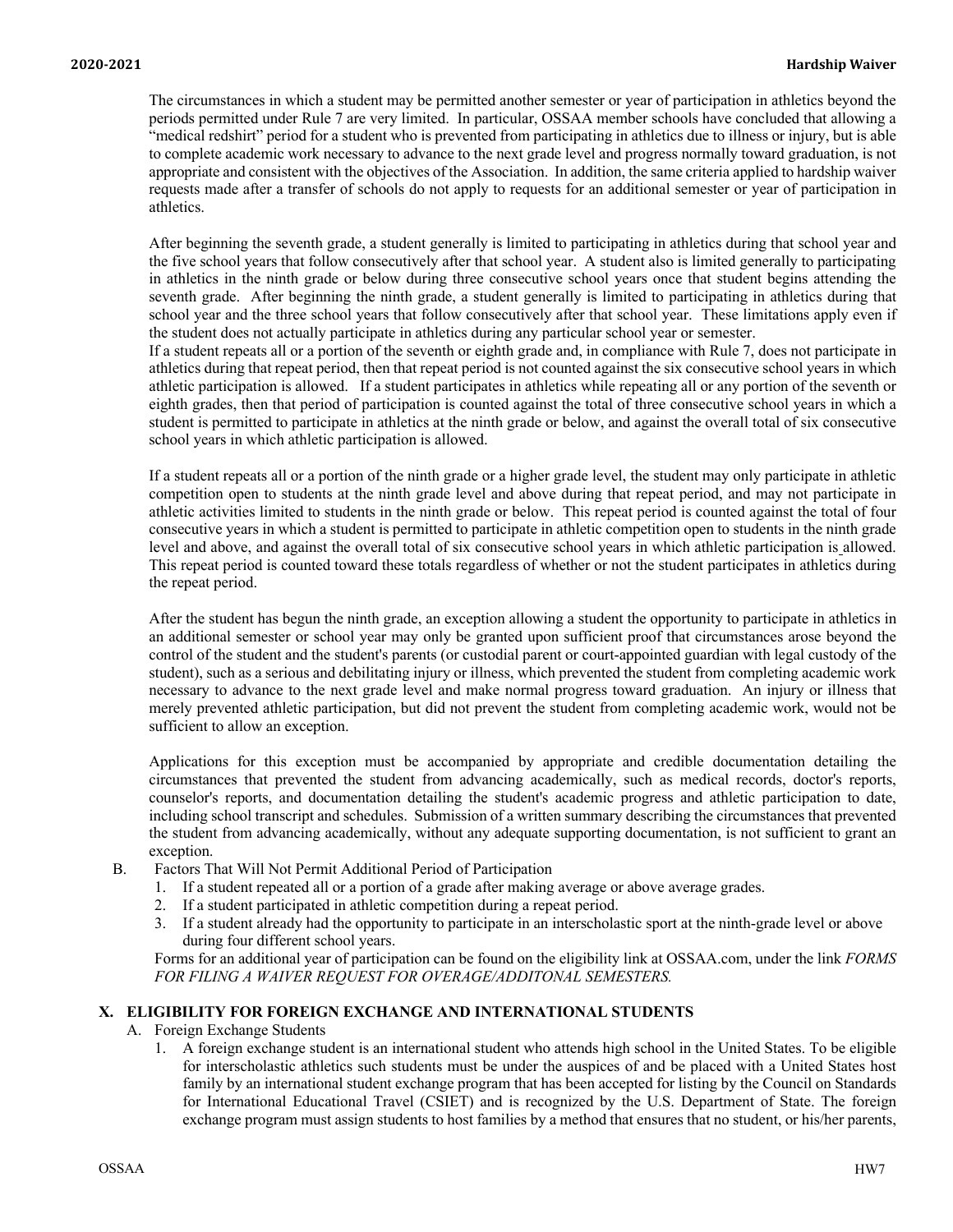school or other interested party may influence the assignment for athletic or other purposes. The foreign exchange student may not be selected or placed on any basis related to his/her athletic interests or abilities.

- 2. A foreign exchange student is considered to be placed with a host family when written notice of placement is provided by the exchange organization to the student and his/her parents, and to the host family.
	- a. Neither the school the student attends nor any person associated with the school shall have input into the selection of the student.
	- b. No member of the school's coaching staff, paid or voluntary, shall serve as the host family.
- 3. The foreign exchange student must possess a current J-1 visa, issued by the U.S. State Department.
- 4. To apply for eligibility for a Foreign Exchange Student, print out the forms from the Eligibility link at OSSAA.com, *Foreign/International Student Registration.* The CSIET Advisory List as well as the instructions sheet for filing the request can also be found on the Eligibility page of OSSAA.com. The foreign exchange student must comply with all eligibility requirements set forth by Oklahoma Secondary School Activities Association.
	- a. The Registration Form must be completed and returned to the OSSAA office.
	- b. The Age Rule must be satisfied.
	- c. The student could not have been in high school more than three previous years.
	- d. The student has not graduated.
	- e. An approved student will not be eligible for more than 365 days.
- f. The student must be eligible academically and meet all other regulations concerning eligibility of the OSSAA.
- B. Other International Students

An international student who is not under the auspices of and placed by a CSIET listed exchange program must meet the following requirements in order to be considered for interscholastic athletics eligibility:

- 1. The student must possess a current F-1 visa, issued by the U.S. Immigration and Naturalization Service.
- 2. The student must provide to the principal of the school he/she attends an official untranslated transcript and a transcript that is translated into English, by an acceptable agent or agency, which indicated work taken in all grades in which the student was enrolled.
- 3. The international student must pay tuition to the high school he/she attends as prescribed in Section 625 of U.S. Public Law 104-208.
- 4. No member of the school's coaching staff, paid or voluntary, shall serve as the resident family for the student. The student must request and receive a written exception allowing participation from the OSSAA office. To receive a written exception, the school and the student must demonstrate that:
	- a. the student has come to the United States primarily for the purpose of completing secondary school-level education;
	- b. the student was not assisted with travel expenses, and is not receiving assistance with school-related and living expenses, from any organization or non-family member by reason of the student's athletic skills, experience or interests;
	- c. the student's placement with a resident or host family were not influenced or based on athletic considerations;
	- d. the student otherwise is eligible under all other OSSAA rules relating to academics, age, periods of participation, attendance, conduct, and amateur status.

Generally, the student also is expected to attend school in the public school district, or at a non-public school in the designated geographic area, in which the resident or host family are residing, or at the same school attended by the secondary school-age children of the resident or host family. If the student is attending a different school, then the school and the student need to demonstrate that attendance at the school was necessary due to the student's particular academic needs, and not because of the student's athletic skills, experience or interests.

### **XI. EXCEPTIONS PERMITTING NON-VARSITY PARTICIPATION**

A. OSSAA recognizes that many member schools participate in competition limited to freshmen or junior varsity participants and those permitting transfer students in grades 9-12 to participate in such non-varsity competition in some instances would not cause competitive imbalances or subject those students to risk of exploitation for athletic purposes.

If the student's former and current schools both approve in writing by completing the *Changing Schools Form* then the student after attending the new school for 15 full days, may be permitted to participate in non-varsity competition. The 15-day period will begin after the student has attended the first full day of classes at the new school.

- B. After one year from the student's date of first attendance, the student would then be eligible for varsity competition under OSSAA Rule 8, provided the student was eligible under all other Rules.
- C. Approval on non-varsity participation is not effective until the receiving school has received the signed documentation and placed with the student's permanent records. If any issue has been raised about the student having been influenced to transfer for athletic purposes in violation of OSSAA Rule 9, the written approval should not be given. The student's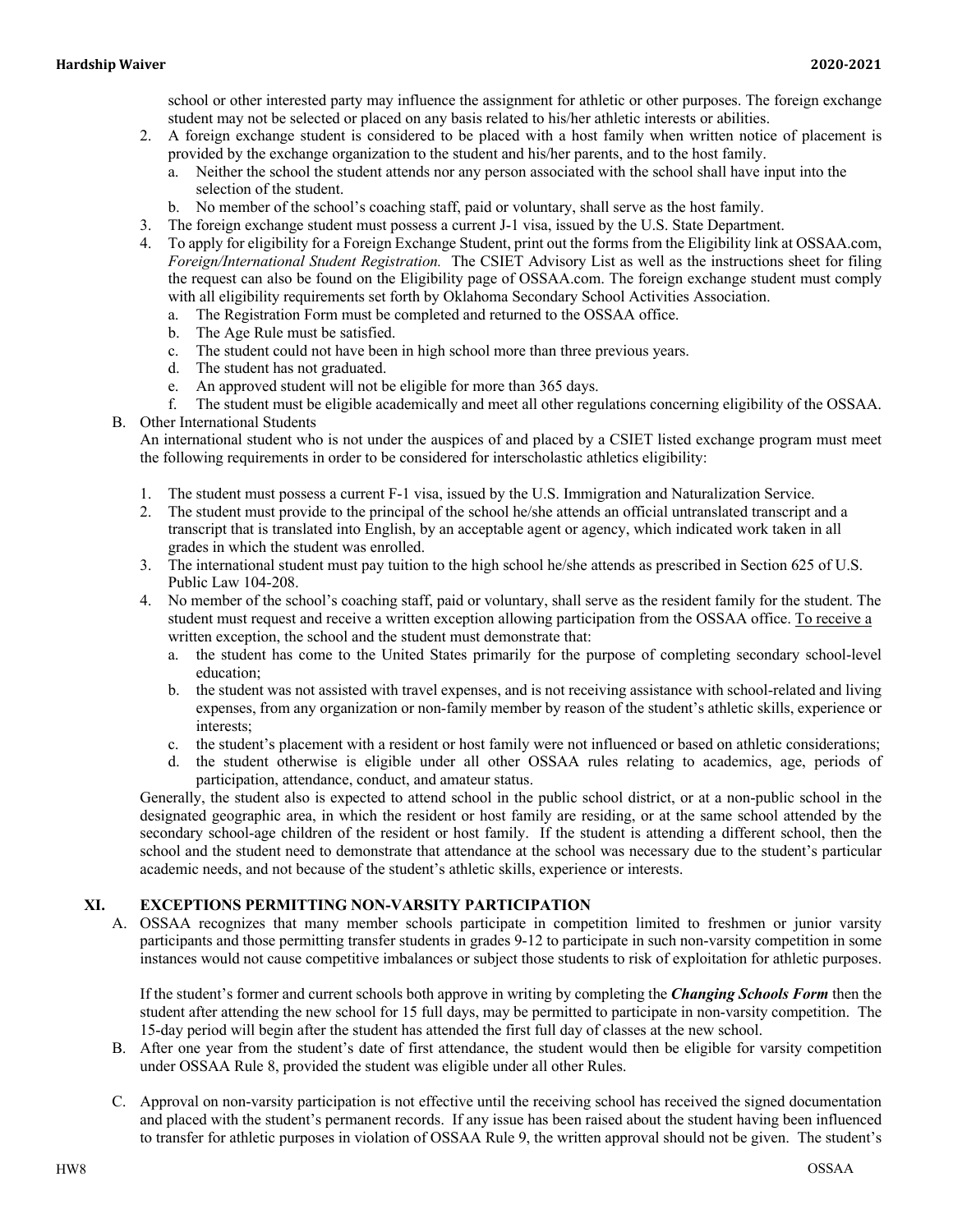former school or new school must investigate the issue, and the student should not be permitted to participate in nonvarsity competition. Any evidence gathered in the investigation by the schools must be submitted to OSSAA, and if immediate eligibility for non-varsity competition is still sought, a written request for exception must be submitted on behalf of the student. A student transferring after the first day of classes will not be eligible until the above requirements have been met, the Changing Schools/Athletic Participation Form has been completed and student has satisfied the mandatory 15 calendar day sit out period.